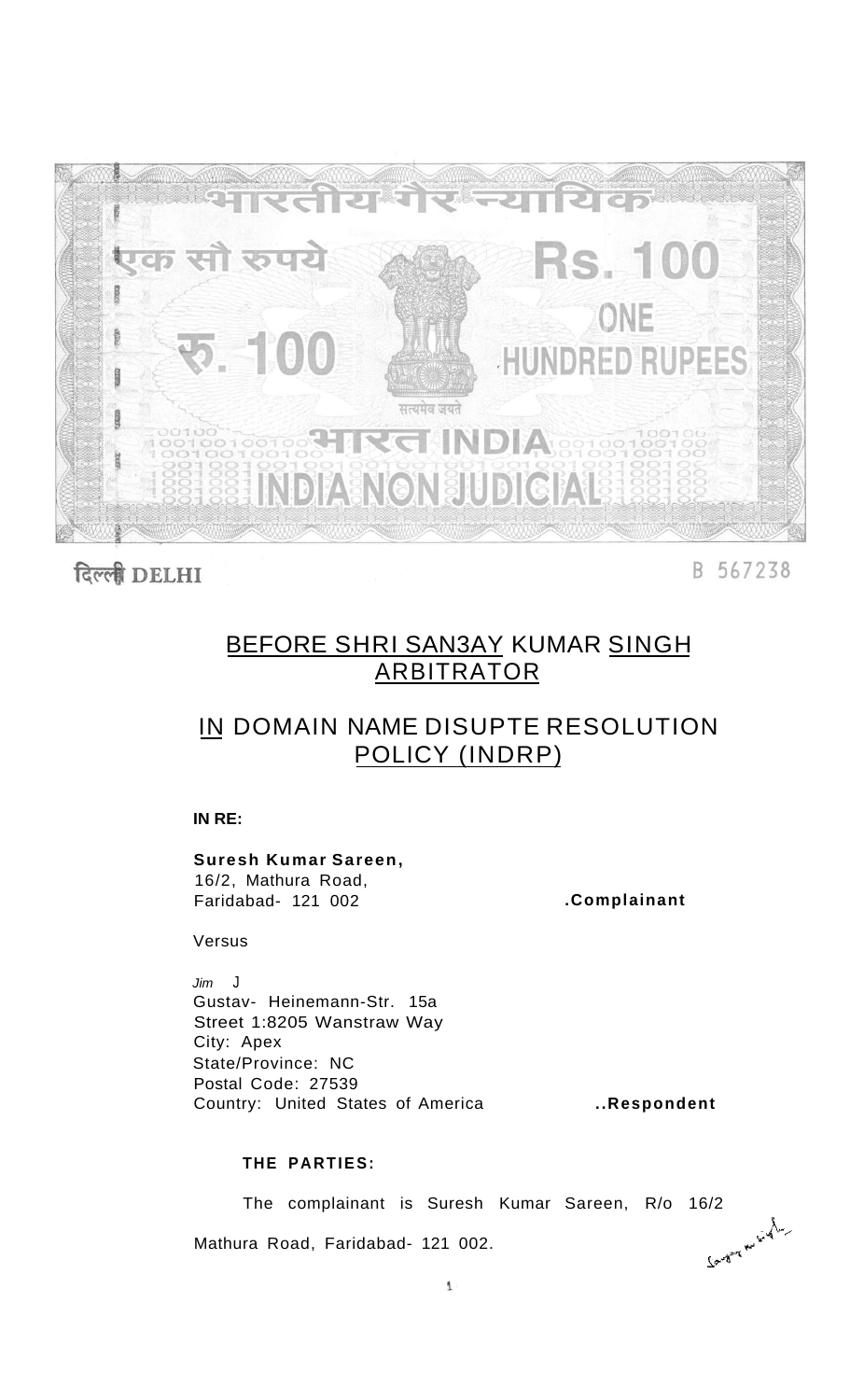**The Respondent is Mr.Jim J of Gustav- Heinemann-Str. 15a, Street 1:8205 Wanstraw Way, City: Apex, State/Province: NC, Postal Code No.27539. United States of America.** 

### 2. DOMAIN NAME AND TRADEMARK IN DISPUTE;

**Domain name of the respondent is isp.in The trademark of the complainant is "ISP". The registry is National Internet Exchange of India (NIXI).** 

### **3. BRIEF BACKGROUND:**

**This arbitral proceeding commenced in accordance with IN Dispute Resolution Policy (INDRP) and rules framed thereunder.** 

**The complainant submitted his complaint in the registry of NIXI on 31.01.2006. Shri Sanjay Kumar Singh was appointed as Sole Arbitrator in the matter by NIXI.** 

**It is alleged by the complainant that he is registered owner of the trademark "ISP" vide Registration date 26.12.1975 and certificate no. 133406 has been duly issued by the trademark registry at Mumbai. He has further alleged that the trademark has been issued in respect of the Wiper (screen) for motor car included in the class-12. It is further alleged by the complainant that he has been using this logo**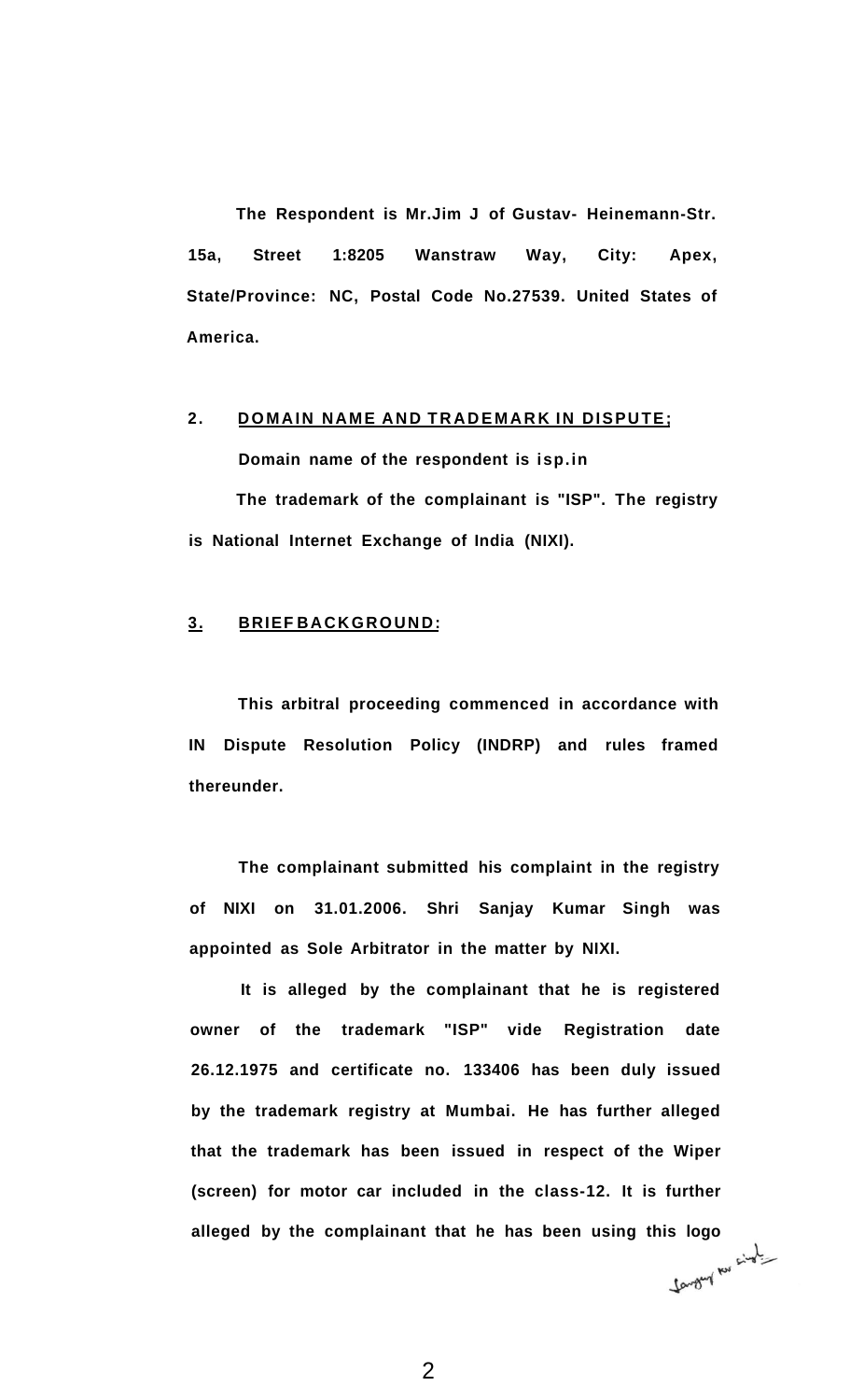**trademark for many years and the same is also published in the journal.** 

**A copy of complaint has already been sent to the respondent by the .In Registry through e-mail. Upon receipt of the complaint, the Arbitrator sent a notice dated 10.04.2006 to the respondent to send his defence/ counter to the complaint alongwith supportive documents/evidence at his e-mail address within 10 days from receipt. But the respondent did not come forward and send his defence/ counter to the complaint.** 

**Failing to send the defence/ counter by the respondent, the Arbitrator again sent a notice dated 19-07-2006 by giving another opportunity to the respondent to send his defence/ counter to the complaint with further notice that in default of non-filing or sending of the defence/ counter to the complaint, the matter would be proceeded ex-parte.** 

**Failing to send the defence / counter by the respondent, the Arbitrator again sent a notice dated 24-08-2006 by giving last and final opportunity to the respondent to send his defence / counter to the complaint with further notice that in default of non-filing or sending of the defence / counter to the complaint, the matter would be proceeded ex-parte. It was also stated in the notice that it was last and final opportunity**  to the respondent an no further opportunity will be given.<br>  $\mathbb{R}^{\frac{1}{2}}$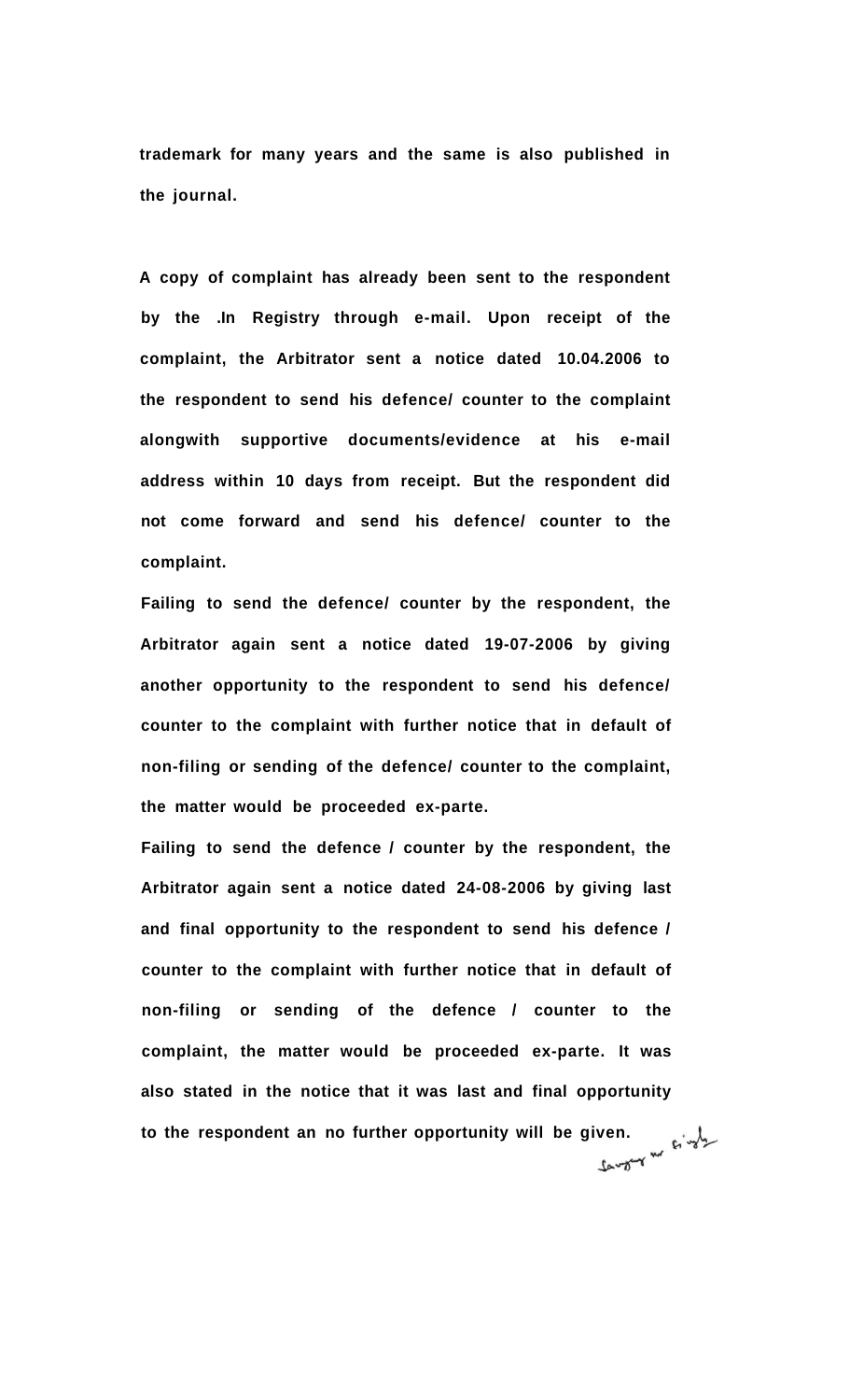Inspite of repeated notices, the respondent has again not come forward and has not sent any reply/ defence/ counter to the either notice or complaint to the Arbitrator. Therefore, this matter is being decided ex-parte as per law of the land.

#### **4, PARTIES' CONTENTIONS:**

- (i) The complainant has alleged that domain name of the respondent is identical and confusingly similar to his trademark in which he has rights.
- (ii) The complainant has further alleged that respondent has no rights or legitimate interest in respect of domain name and that respondent has no registered trademark of the said domain name and he has no affiliation with India.
- (iii) The complainant has further alleged that the domain name is registered by the respondent and is used by him in bad faith. The complainant has further alleged that the respondent has no plans to develop domain name into business and his intention is to sell domain name to him or to any other organization. The complainant has further alleged that the respondent is speculator and had registered various domain names for which he has no right or trademark. The complainant  $\mu \rightarrow$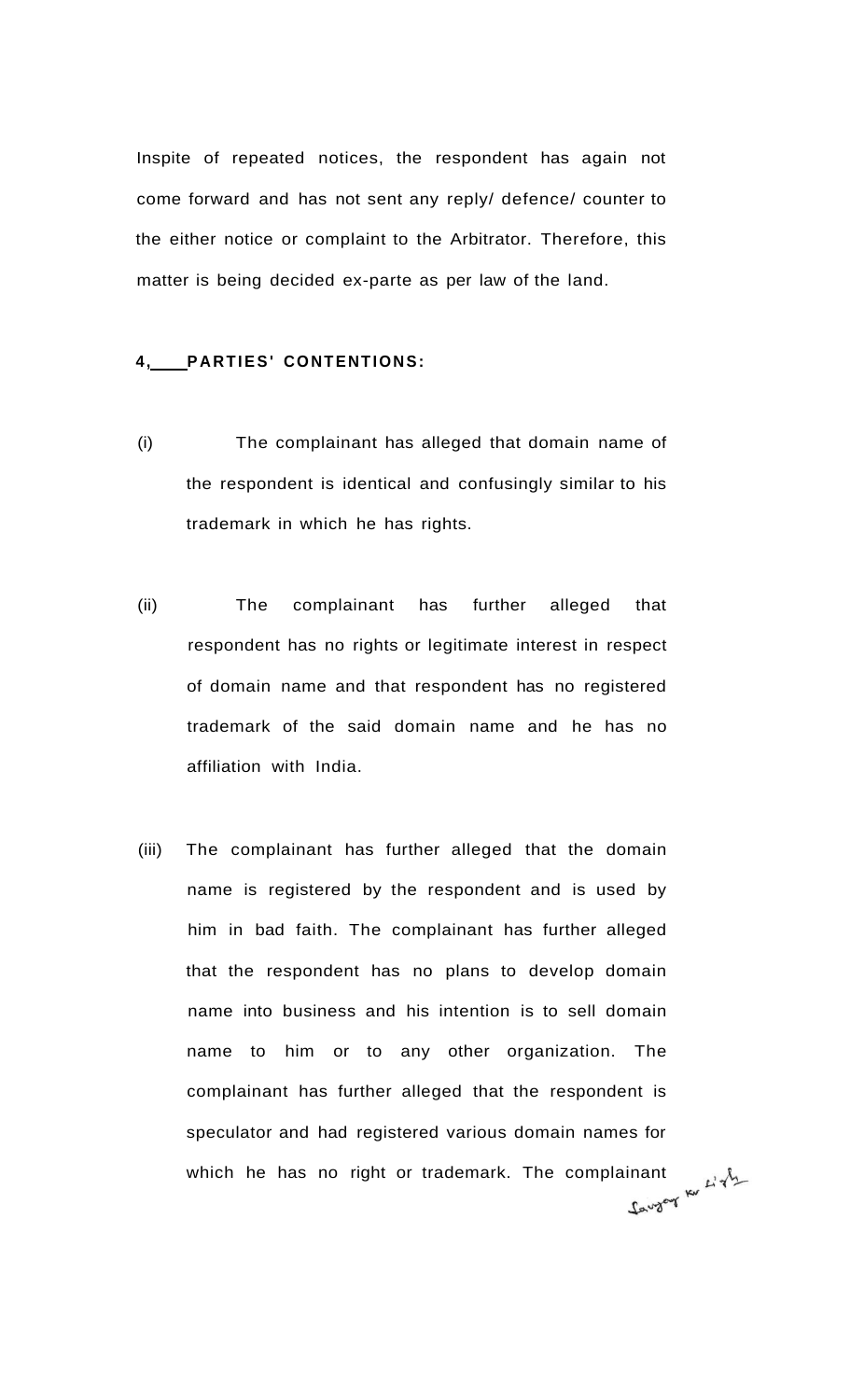has further alleged that the respondent has put domain name on website to lure customers and sticking them on clicks on advertisement for his profit. The complainant has further alleged that the respondent has put other domain name such as CELEBRITY.IN, CELLULAR.IN, CHIME.IN, CONNECT.IN, CORPORATEGIFTS.IN, EMAILS.IN, FIELDHOCKEY.IN, FUTBOLIN, HOMEEQUITYLOAN.IN, ISNOT.IN, ITJOBS.IN, LAB.IN, LOCAL.IN, REFINANCING.IN, WAS.IN, WAY.IN, YAATRA.IN, RESTAURANT.IN on website to lure customers to his website so as to gain profit.

The complainant has sought the relief of transfer of domain name **isp.in** to him.

#### 5. **OPINION/FINDING :**

**The para no.4 of the IN Domain Dispute Resolution Policy (INDRP) is as follows:-**

#### **TYPES OF DISPUTES**

Sangry for singly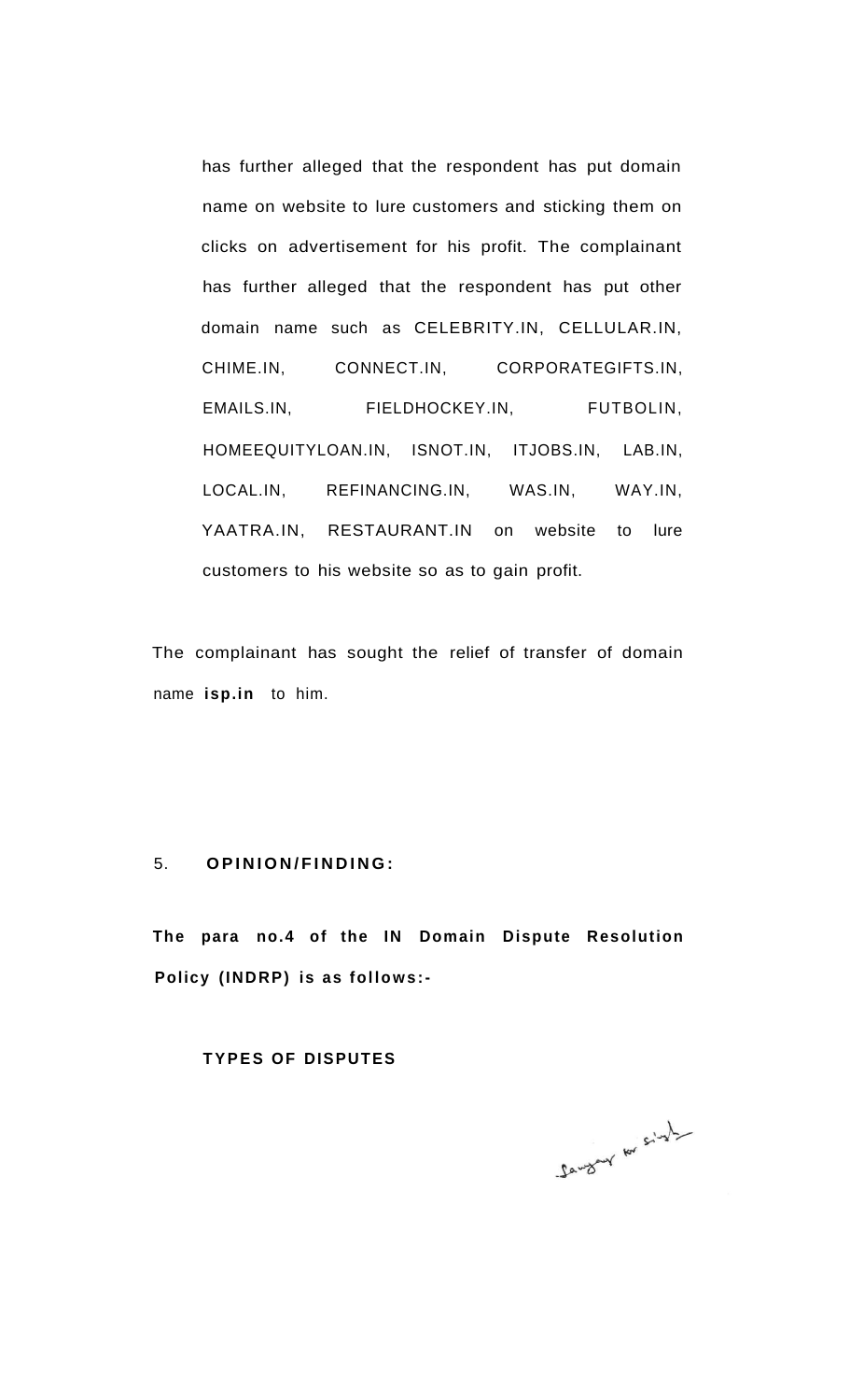Any person who considers that a domain name conflicts with his legitimate rights or interest may file complaint to .IN Registry on following premises:

- **"i)** the Registrant's domain name is identical or confusingly similar to a name, trademark or service mark in which the complainant has rights;
- ii) the Registrant has no rights or legitimate interests in respect of the domain name and
- iii) The Registrant's domain name has been registered or is being used in bad faith."

**The para no.**6 **of the IN Domain Dispute Resolution Policy (INDRP) is as follows:** 

## 6. EVIDENCE OF REGISTRATION AND USE OF **DOMAIN NAME IN BAD FAITH**

The following circumstances, in particular but without limitation, if found by the Arbitrator to be present, shall be evidence of the registration and use of a domain<br>name in bad faith:<br> $\int_0^1 x^{\sqrt{3}}$ name in bad faith: **6. EVIDENCE OF REGISTRATION AND\_USE OF DOMAIN NAME IN BAD FAITH**<br>DOMAIN NAME IN BAD FAITH<br>The following circumstances, in particular but without limitation, if found by the Arbitrator to be present, shall be evidence of t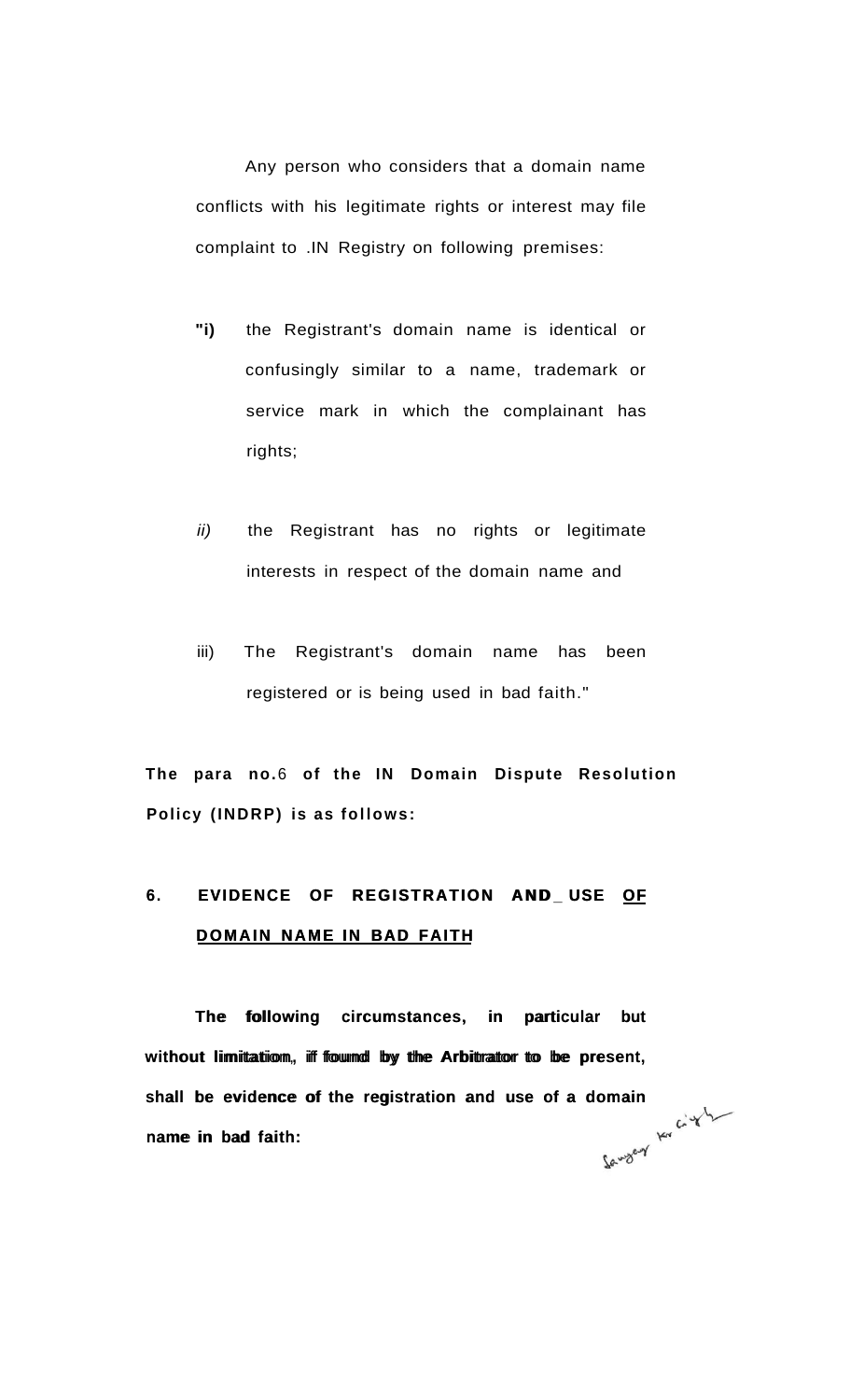- $\binom{n}{i}$ **Circumstances indicating that the Registrant has registered or acquired the domain name primarily for the purpose of selling, renting, or otherwise transferring the domain name registration to the complainant, who bears the name or is the owner of the trademark or service mark, or to a competitor of that complainant, for valuable consideration in excess of the Registrant's documented out of pocket costs directly related to the domain name; or**
- ii) **the Registrant has registered the domain name in order to prevent the owner of the trademark or service mark from reflecting the mark in a corresponding domain name, provided that the Registrant has engaged in a pattern of such conduct; or**
- $\mathsf{ii}$ ) **by using the domain name, the Registrant has intentionally attempted to attract Internet users to the Registrant's website or other online location, by creating a likelihood of confusion with the complainant's name or mark as to the source, sponsorship, affiliation, or**  endorsement of the Registrant's website or **shipped to the Registrant's** website or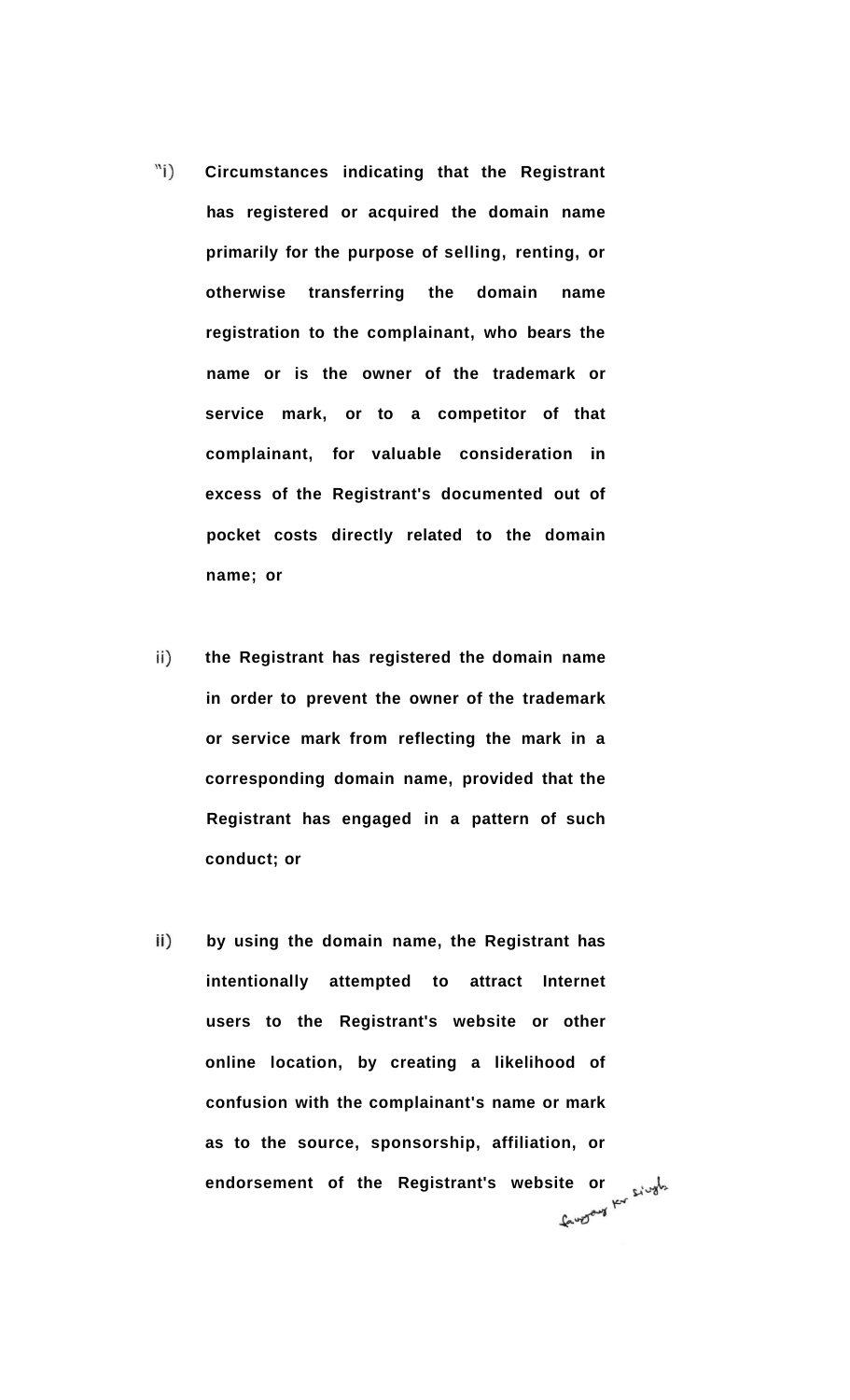**location or** of **a product or service on the Registrant's website or location."** 

**The para no.7 of the IN Domain Dispute Resolution Policy (INDRP) is as follows :-**

## 7. REGISTRANT'S RIGHTS TO AND LEGITIMATE **INTERESTS IN THE DOMAIN NAME**

**Any of the following circumstances, in particular but without limitation, if found by the Arbitrator to be proved based on its evaluation of all evidence presented, shall demonstrate the Registrant's rights to or legitimate interests in the domain name for the purpose of paragraph 4 (ii):** 

- **"i) before any notice to the Registrant of the dispute, the Registrant's use of, or demonstratable preparations to use, the domain name or a name corresponding to the domain name in connection with a bonafide offering of goods or services;**
- **ii) the Registrants (as an individual, business, or other organization) has been commonly known**  by the domain name, even if the Registrant  $\mathbb{R}^{\downarrow}$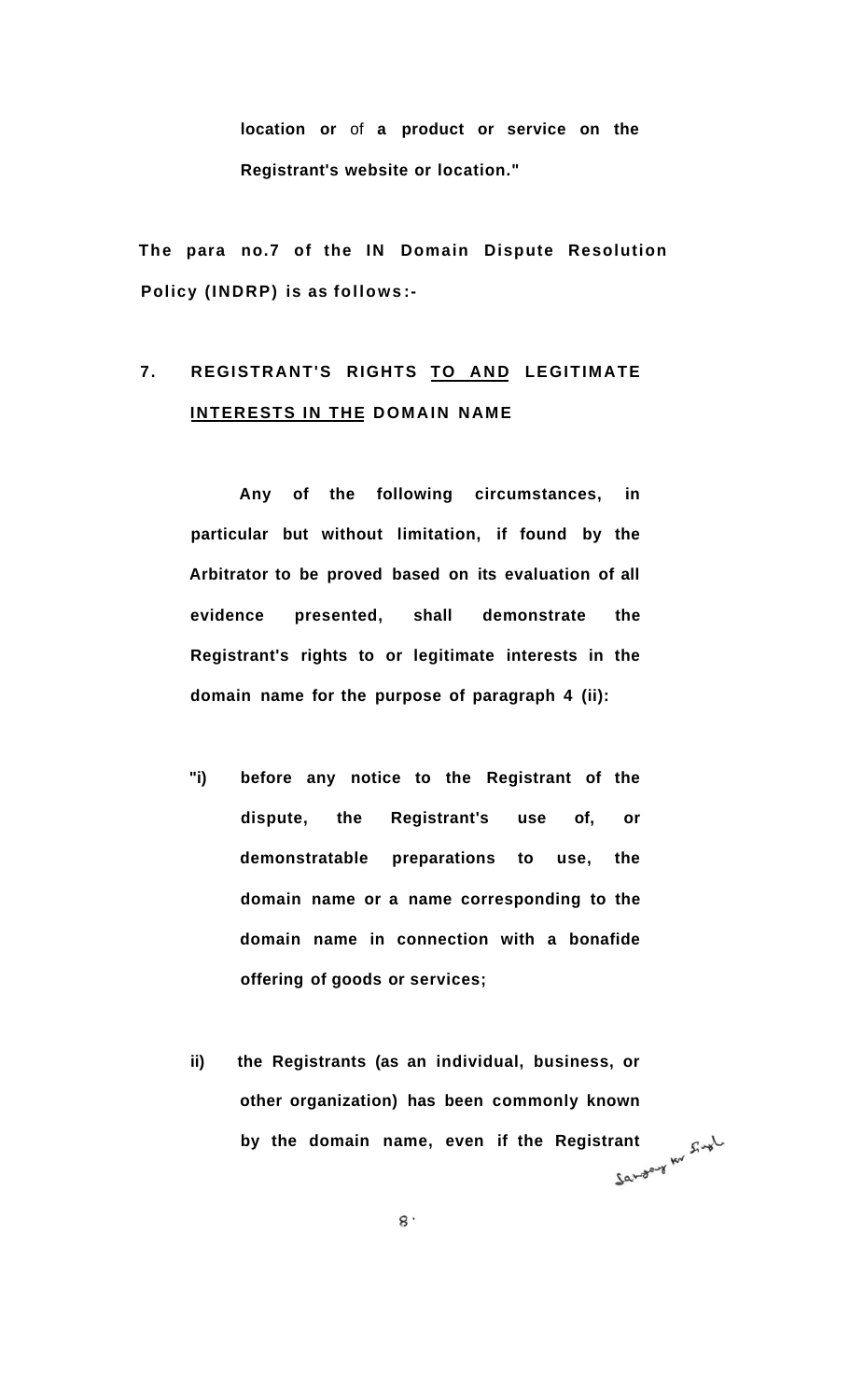has acquired no trademark or service mark rights; or

iii) the Registrant is making a legitimate noncommercial or fair use of the domain name, without intent for commercial gain to misleadingly divert consumers or to tarnish the trademark or service mark at issue."

It is to be noted that prior to INDRP Policy there was other Dispute Resolution Policy, which was formulated and approved by ICANN. It is called Uniform Domain Name Dispute Resolution Policy (UDRP). The INDRP is substantially similar to this policy.

Before going into the merits and contentions raised by the complainant it has become necessary to give a finding as to upon whom the onus is there to prove the three conditions of para no. 4 of INDRP Policy.

That in Indian Evidence Act Section 101, 102, 103 clearly provides that onus of proof of a fact is upon a person who alleges that fact and whose case will fail if such fact is not proved.

It is most be noted that the para no.4 of the INDRP policy starts with following words, "Any person who considers with  $\frac{1}{2}$ 

 $9.$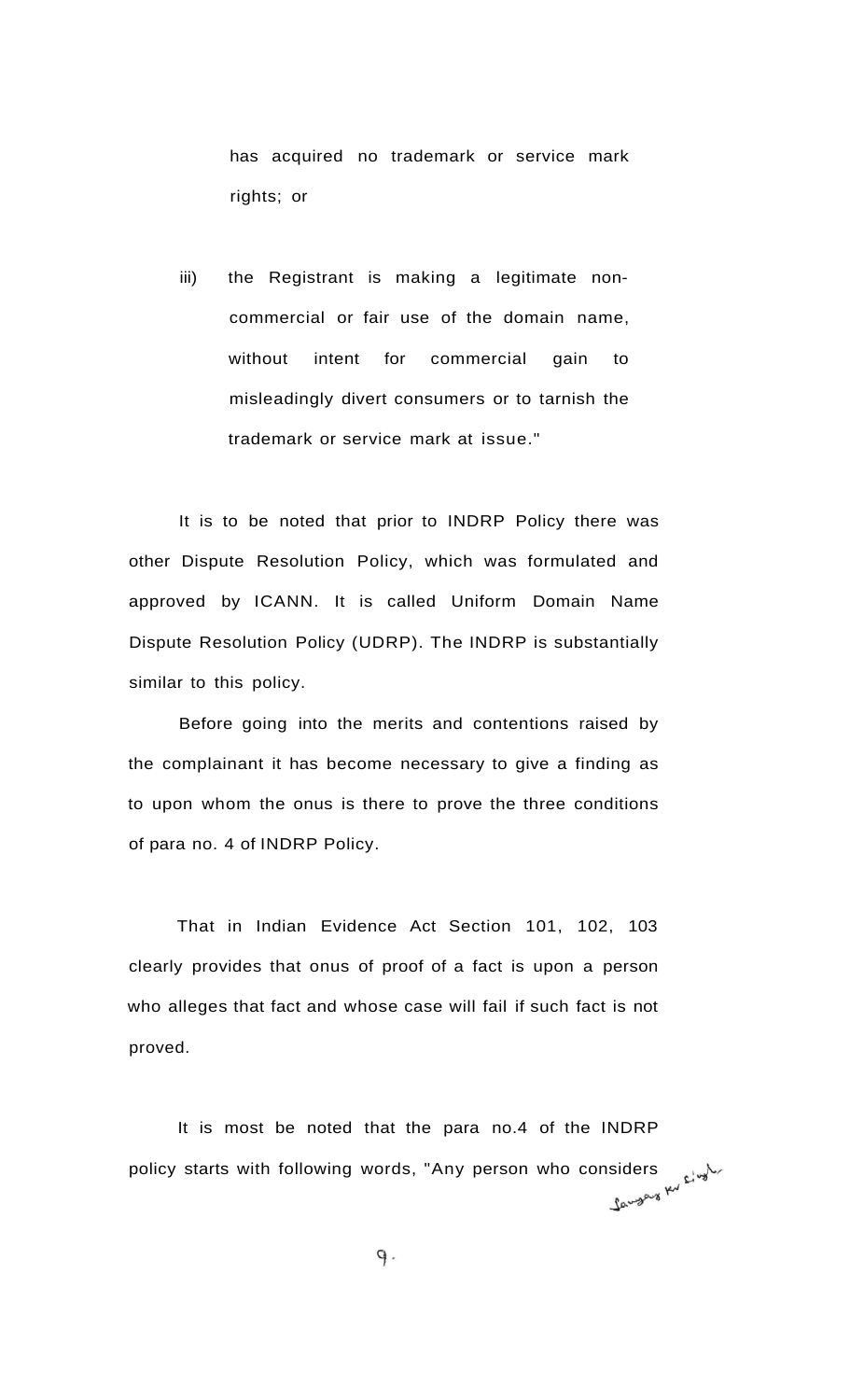**that a registered domain name conflicts with his legitimate rights or interest may files complaint to the in registry on follow premises." This is a positive assertion and sentence.** 

**Further paragraph 4(i) also constitutes a positive assertion and sentence. Paragraph 4(iii) and para no.6, which is supplementary/explanation to it, also have positive assertions/sentences.** 

**The above clearly indicates that the onus of proving the contents of para no.4(1) and 4(iii) are upon complainant. To succeed he must prove them.** 

**Para no.4(H) has also positive assertions/sentences but para no.7, which is supplementary and explanation it indicate besides others, the circumstances whereby the respondent could show that he has right or legitimate interest in the domain name. The contents of para no.7 have positive assertions/sentences, and they are the facts, which could be proved by the respondent himself. These facts are in special knowledge of respondent.** 

**Since para no.4(H) has positive assertions and since the circumstances mentioned in para no.7 are not exhaustive, as such there could be circumstances by which complainant can show that respondent has no rights or legitimate interest in**  $\frac{1}{2}$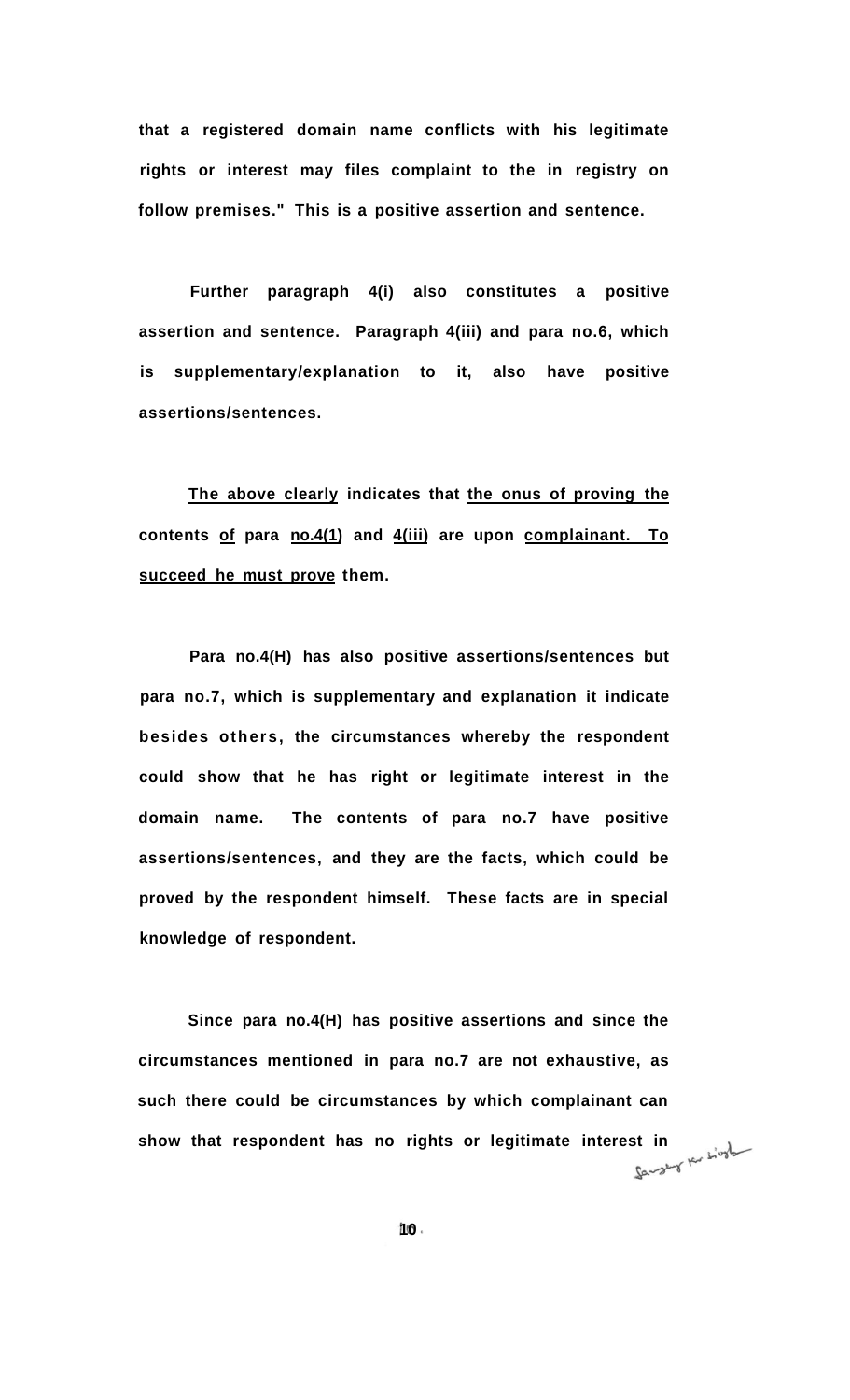**Domain name. Thus the combined effect of para no.4(ii) and para no.7 is that, the initial burden of proof of their contents, is on complainant, which should not be very strict and if he is prima facie able to discharge this burden, then it', would heavily shift upon respondent,**  who has to prove the positive assertions made in para **no.7, that he has right and legitimate interest in domain name. He can prove this by direct positive and congest evidence, which is in his special knowledge and power.** 

**The WIPO's website "nt EP/larbiter.WIPO.int domains/search.overnew/index btml", wherein it is stated that "if complainant makes out a prima facie case, that respondent has no rights or legitimate interest, and respondent fails to show one of the circumstances of paragraph 4(c)", (similar to para no.7 of INDRP).** 

**That as per WIPO case-D-2000**-1816 **and WIPO case-D-2000/797, which also states that burden of proof in arbitral proceeding in respect to para no.4 are upon complainant.** 

**The UDRP & INDRP policy are substantially same and they have similar characteristics. The clause in UDRP policy "In the administrative proceedings the complainant must prove that each of these elements of paragraph no.4 are present" is only a clarifying clause, which clarifies that all the**  $\frac{1}{2}$ 

 $11.$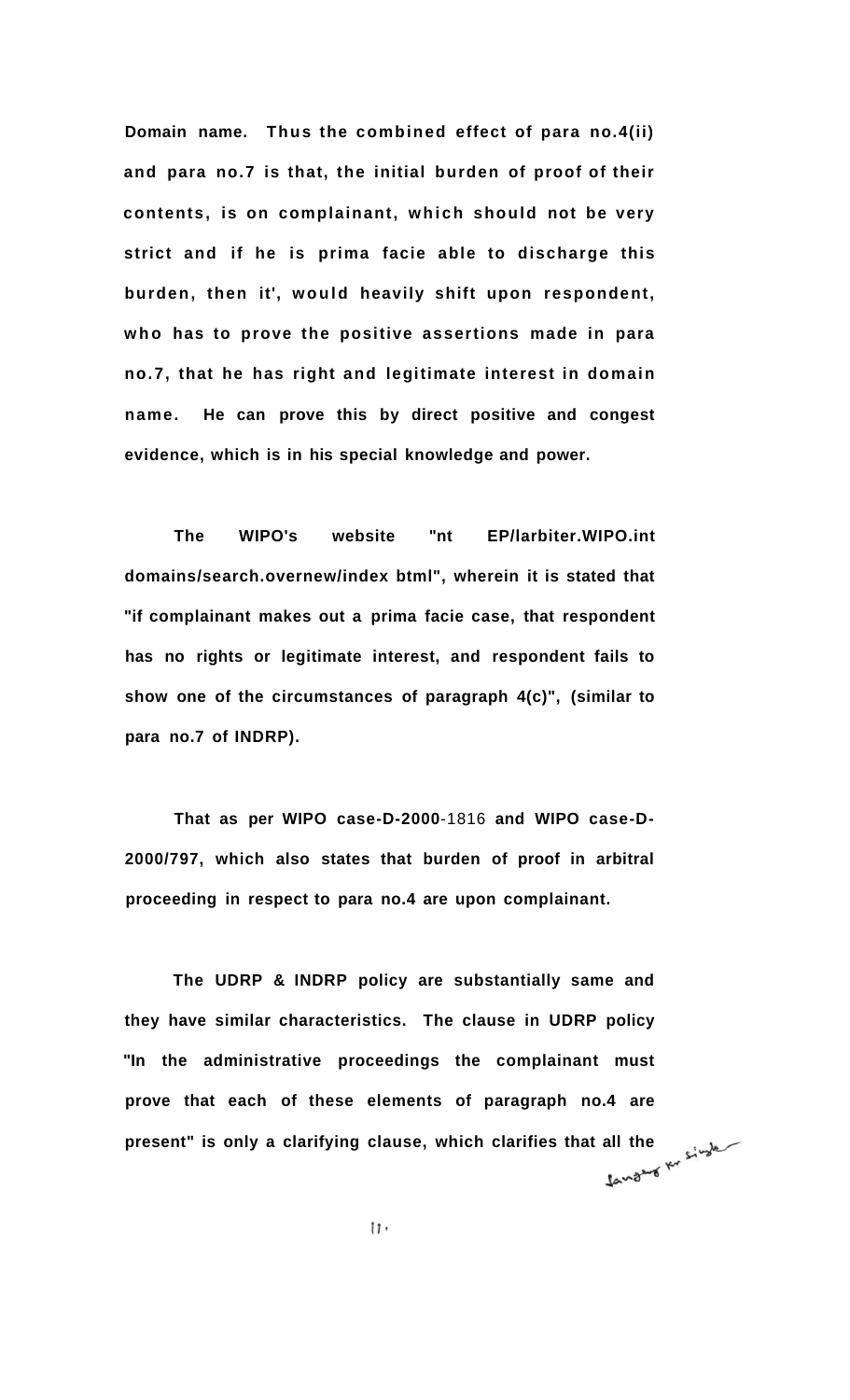**three elements of paragraph no.4 are to be proved and if any one of them is not proved, then, complainant would not succeed. This is also evident from WIPO cases. Moreover as discussed above the language of paragraph 4(i) to (iii) and para no.6 and 7 is clear and unambiguous, which show as to upon whom the onus if there.** 

**The provisions of sections 101 to 103 of Indian Evidence Act also show that onus in present proceedings is primarily on complainant.** 

**Further if the complainant fails in proving his complaint then he could be made liable for reverse domain hijacking. This also shows that complainant prima facie has to prove the contents of the complaint or else he could face adverse consequences of his failure/false complaint.** 

**The other fact, which is to be dealt with before going into merit is, that, as to whether, the cases decided by WIPO - Administrate Panel could be considered, while deciding the present controversy. Moreover these cases throw light upon various important aspects of controversy. As such they would be considered, while deciding the present controversy, in so far as they do not conflict with INDRP.** 

Javyey Av 2.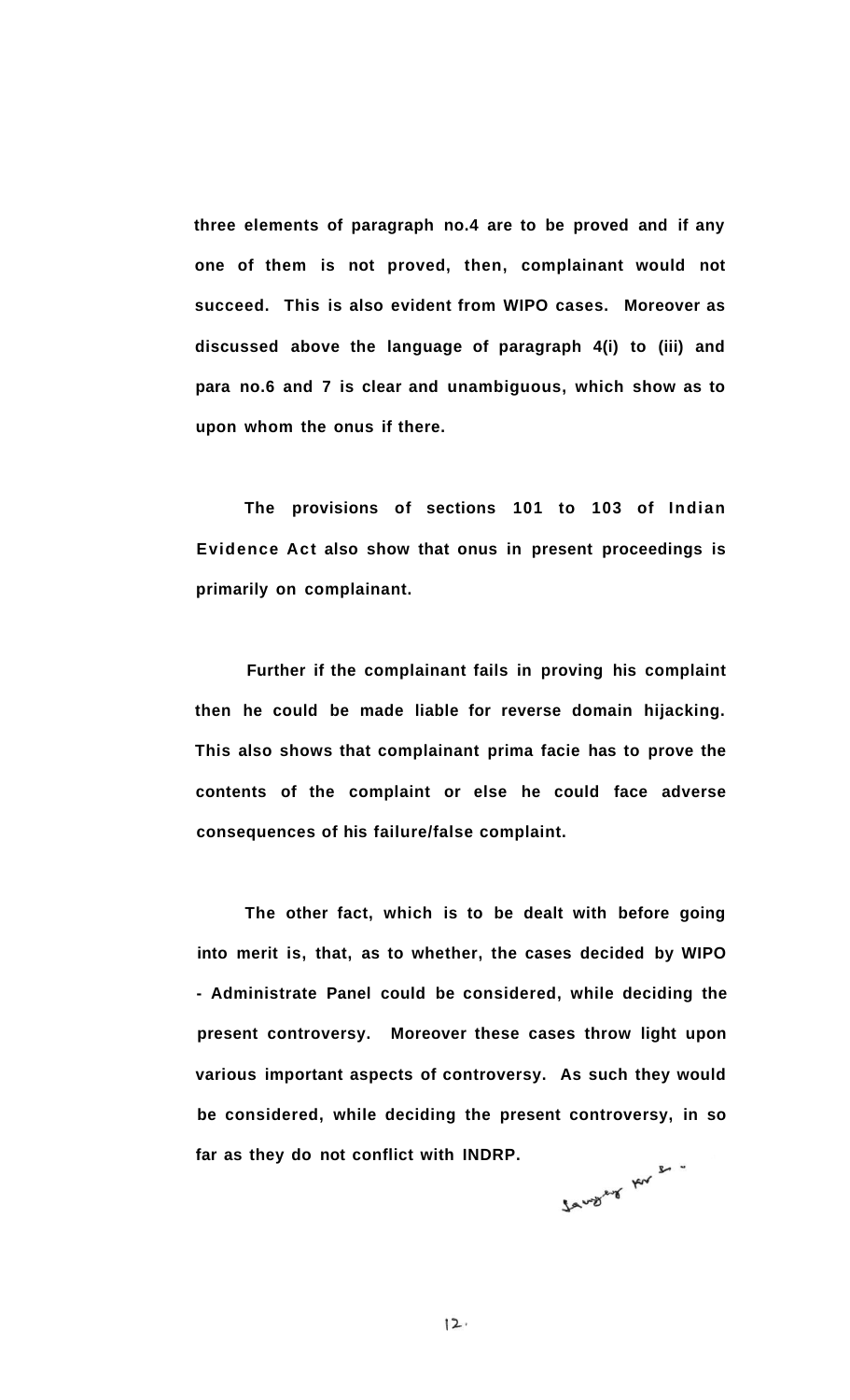#### **8. OPINION AND FINDINGS ON MERITS**

# **A) Whether the domain name is. Identical or confusingly similar to a trademark in which complainant**  has **righ t**

It has been held in Indian decision M/s Satyam **Infoway Ltd. Vs. M/ s Siftynet Solution (P) Ltd. JT. 2004 (5) SC 541,** that Domain name has all characteristics of trademark. As such principles applicable to trademark are applicable to domain names also. In the said case the words, "Sify' & 'Siffy' were held to be phonetically similar and addition of work "net' in one of them would not make them dissimilar. As per WIPO case D-2005-1087 in which Domain names J ded word biz' and trademarks JD EDWARDS/JDEDWARDS & Co., and JDED words and computers, were in question. It was held that Domain name has trademark in it entirely and as such they are identical. In the present case the domain name is **'isp.in'** and trademark is **'ISP'.** They are phonetically, similar and they both consist of similar "letters or words' except that in Domain name letters, 'in', are added. The domain name also contains trademark in entirety. They are also similar in appearance. As such they both are identical and confusingly similar.

The other aspect is that the spheres of user of trademark and domain name, and the manner in which they are used or  $\frac{1}{2}$   $\frac{1}{2}$   $\frac{1}{2}$   $\frac{1}{2}$   $\frac{1}{2}$   $\frac{1}{2}$   $\frac{1}{2}$   $\frac{1}{2}$   $\frac{1}{2}$   $\frac{1}{2}$   $\frac{1}{2}$   $\frac{1}{2}$   $\frac{1}{2}$   $\frac{1}{2}$   $\frac{1}{2}$   $\frac{1}{2}$   $\frac{1}{2$ 

 $13.$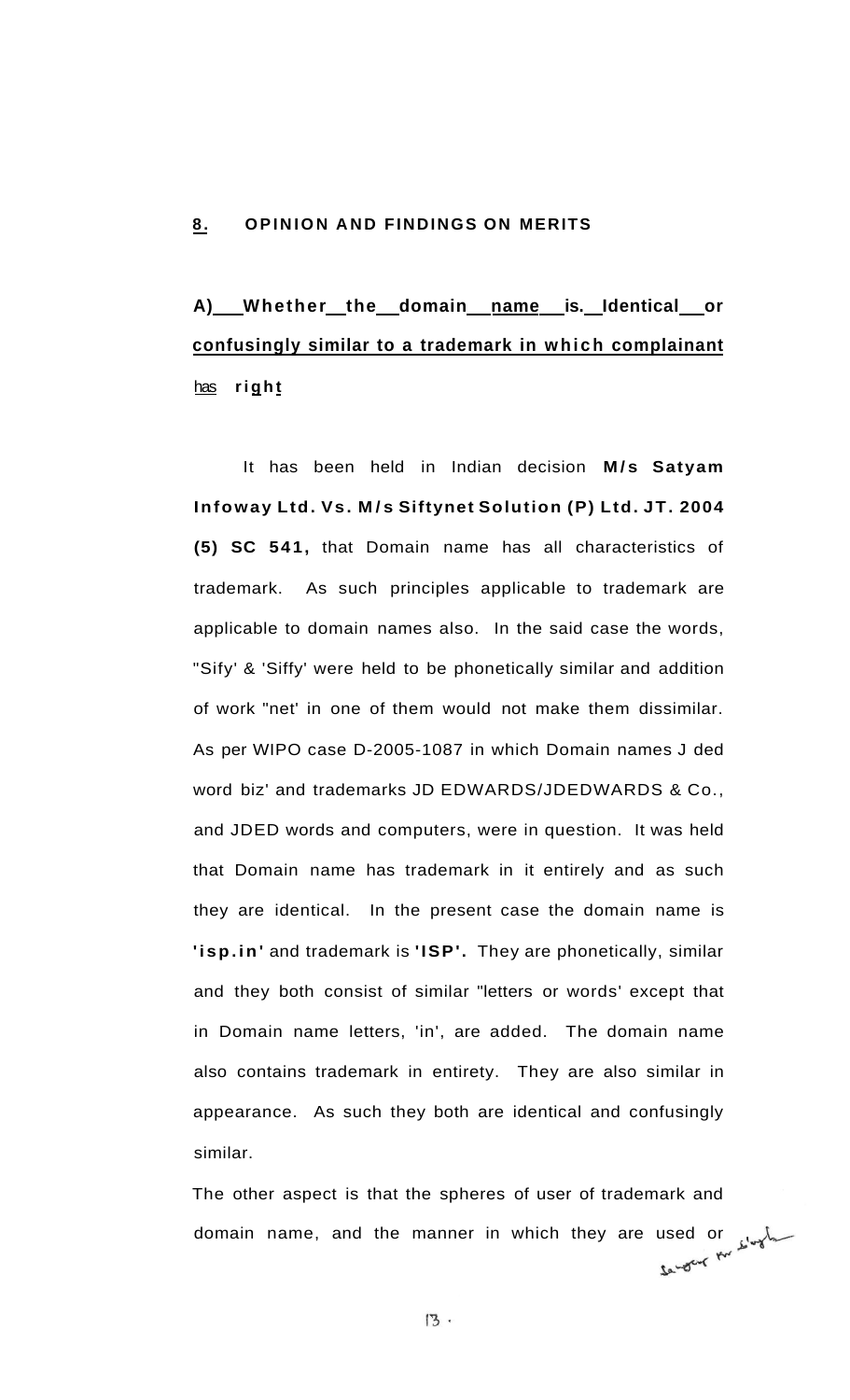sought to be used. As per WIPO case D-2002-0693, wherein its held that it's irrelevant that domain name or trademark carry on business in different fields, when they are similar phonetically or in appearance. It is held in Indian case **JT.2004 (5) SC 541,** that in modern times domain name is accessible by all internet users and thus there is need to maintain it as an exclusive symbol. It is also held that it can lead to confusion of source or it may lead a user to a service, which he is not searching.

Thus conclusion is that domain name and trademark, which may be used in different manner and different business or field, or sphere can still be confusingly similar or identical.

Thus the conclusion is that the domain name of respondent is identical and confusingly similar to the trademark of complainant.

Now the other important aspect that needs consideration is, as to whether the complainant has right in the trademark. It is important to mention here that as per the claim of the complainant the respondent has no trademark on the said domain name and has no affiliation with India whereas the trademark "ISP" was registered in December, 1975 in favour of the complainant and certificate of registration was issued by the Office of the Trade Mark Registry Central Building 101 M.K<br>
Fig. 5.44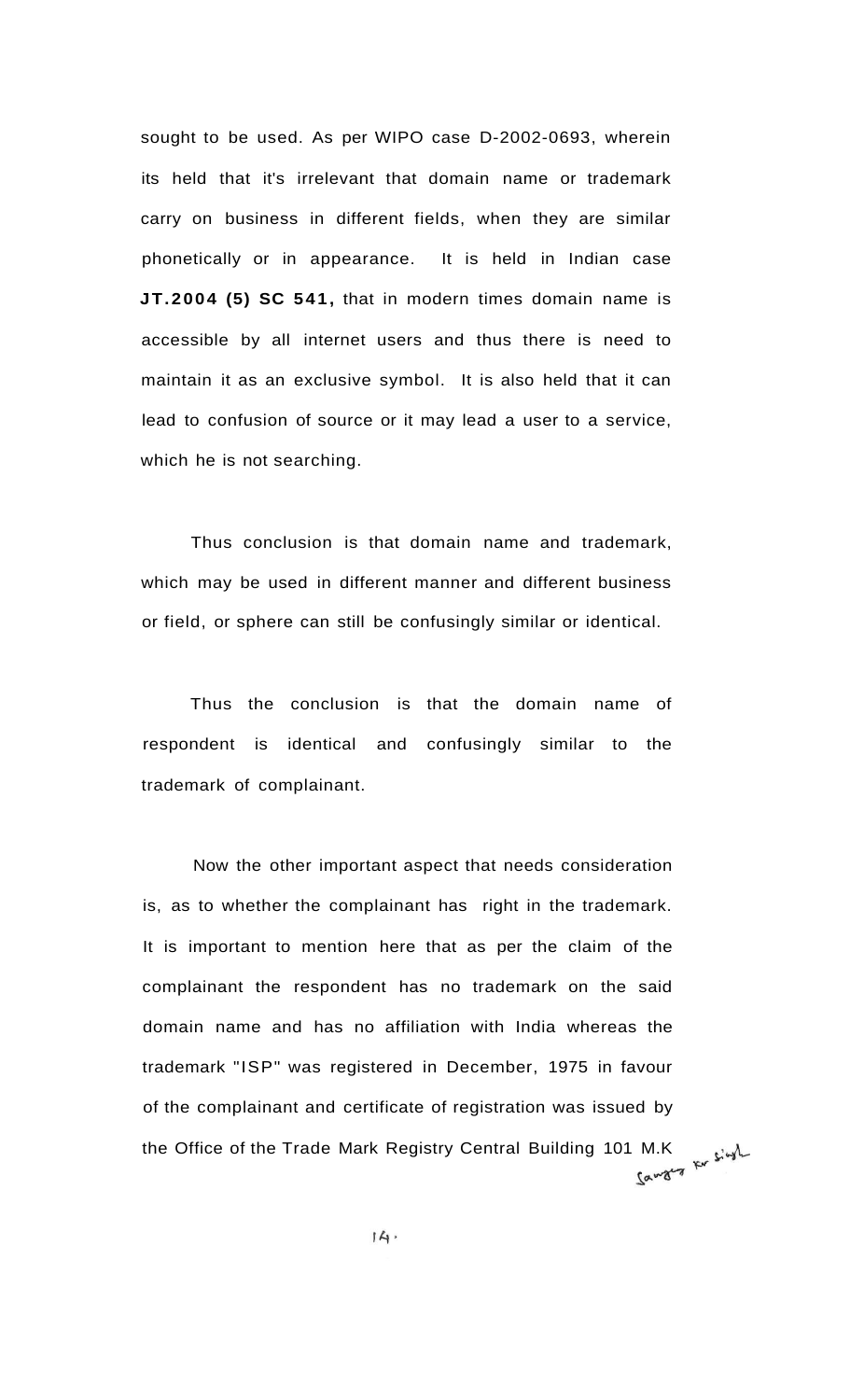Road, Mumbai-400020. Thus the trade mark "ISP" was in existence at time of registration of domain name by the Respondent. The trademark of complainant is ISP'. It is pertinent to mention here that "ISP" is also abbreviation of "INTERNET SERVICE PROVIDER". It is a common word, has a dictionary meaning, it is extensively used. Thus it's a generic word, which can be used by anyone and not exclusively by one person as a matter of right. Reference is also drawn to sections 9 and 32 of The Trademark Act 1999, which prohibit use and registration of trademarks, which consists of common or generic words. To acquire exclusive right to use words like 'isp' as trademark, the complainant must show that the word had/has acquired secondary meaning before registration or after registration. He has acquired reputation or goodwill in it or that he is known or recognized or associated with it in or outside market. He must show that he has acquired these by extensive user, length and extent of sales, advertisement, length and extent of sales, consumer surveys, or by media recognition. Reference is also made to cases **2003(7) AD . Delhi 405, 2002(95) DLT-3 and 2002(97) DLT-1 .** 

This principle is settled in many above Indian cases and referred cases **JT 2004(5) SC 541 and 2004(5) SCC 287.**  The complainant has only made submission that he has legitimate trademark in India, he is using trademark for many years, his Trade Mark was registered as far back as 1975 and weight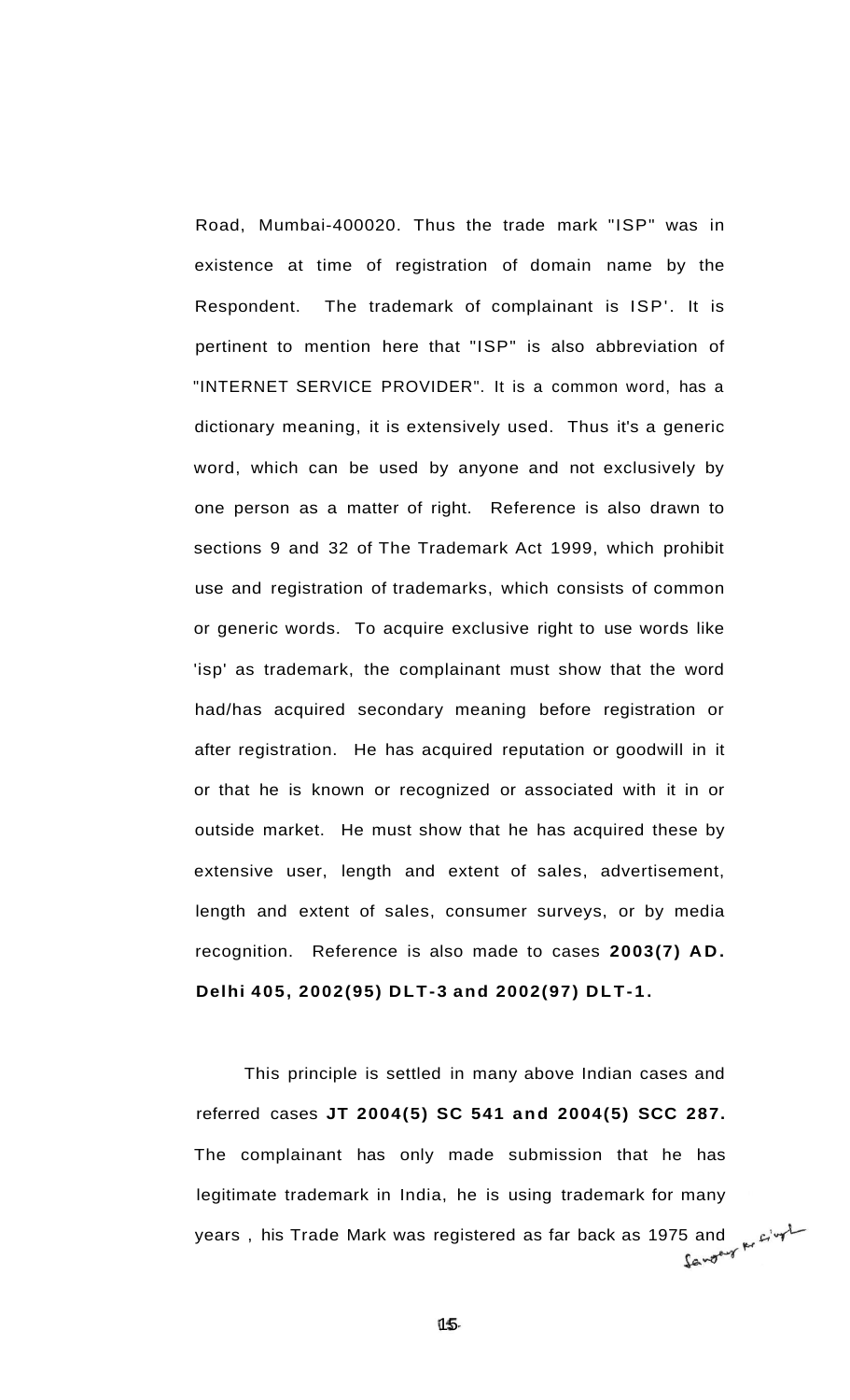**the registration was issued by the Office of the Trade Mark Registry Central Building 101 M.K Road, Mumbai-400020. But these are bald and vague submissions, which are not substantiated by any evidence. These facts could have only been proved by complainant himself by direct positive and congest evidence and the complainant has not proved their user also in business or trade.** 

**Thus the conclusion is that though the domain name 'isp.in' is identical and confusing similar to the trademark of complainant 'ISP', but the complainant has failed to show/prove that he has right in the trademark, which is a generic word.** 

### **Whether the respondent has no right or legitimate interest in the domain name got registered by him**

**As already stated that paragraph 4(ii) of INDRP is to read with paragraph no.7. That in WIPO D-2005-0736, it is held that use of domain name by respondent should be bonafide without intent to mislead internet users or consumer or to divert them to his website and without our intent to tarnish trademark of complainant. These propositions are also in consonance with INDRP Policy.** 

That as per paragraph no.1II of INDRP and registration agreement (section 8.1), it's duty of respondent to ensure at<br>**takeo**<sup>6</sup>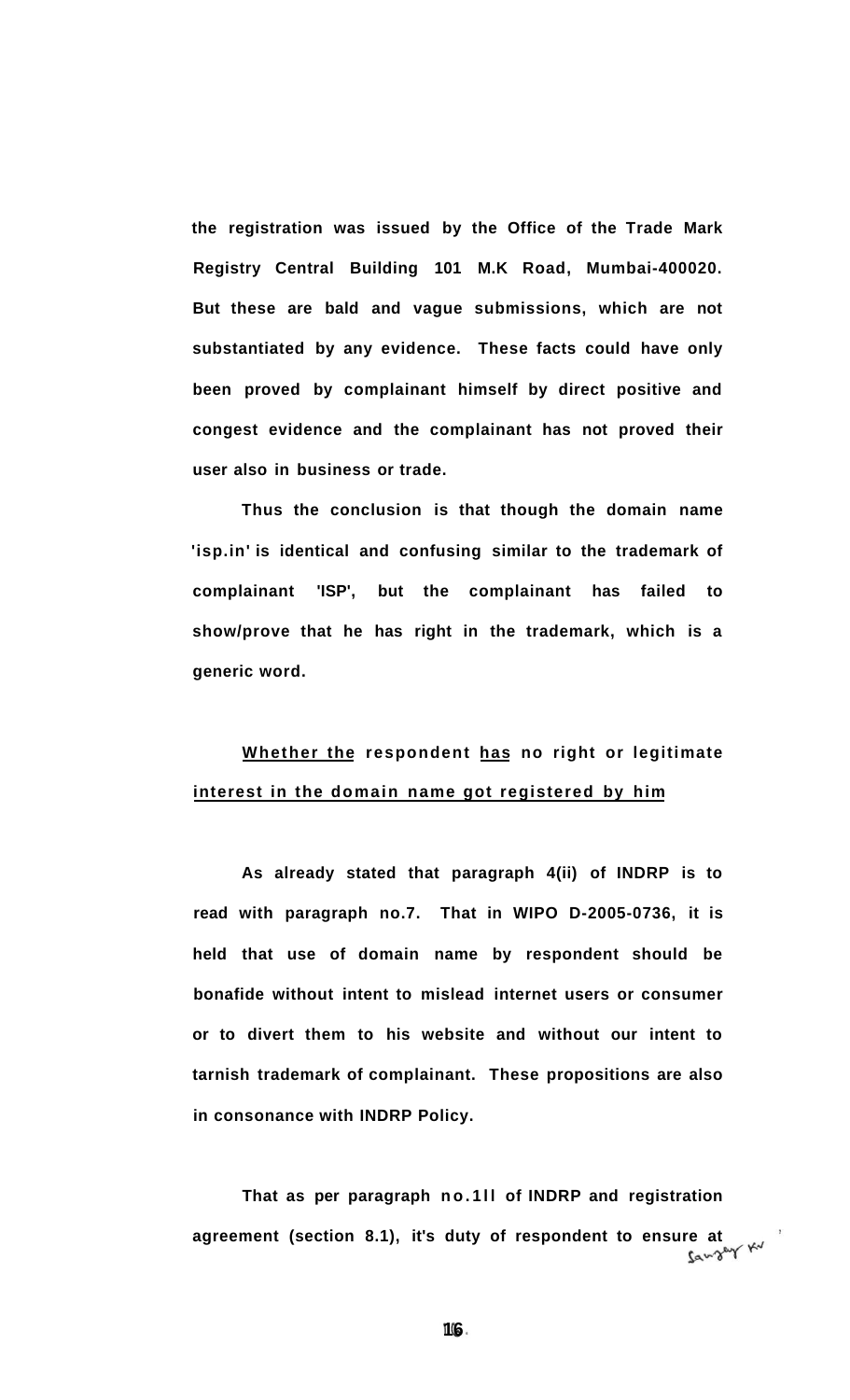**time of registration of domain name, that it does not violate someone else's, right and that simple search** by **respondent would have shown that complainants trademark is already registered with trademark registry of Mumbai. Further, as per above para no.111 of INDRP and as per registration agreement, the respondent cannot knowingly use the domain name in violation of any applicable, laws or regulation or agreement, and that use of domain name by respondent is for lawful purposes.** 

**As already stated that paragraph** 4**(ii) and** 7 **of INDRP are to be read together. Their combined effect is that, onus to prove the ingredients of these paras is prima facie on complainant. The onus is not very weak and prima facie, but it heavily shifts on respondent. Respondent can discharge the onus by direct congest and positive evidence which are in his special knowledge and power. The complainant has made positive assertions that respondent has no legitimate right in domain name and there is no evidence of its use and the respondent has no trademark on the domain name neither he has affiliation with India. The complainant has made positive assertions regarding the fact that respondent has got registered various other domain names, in the .IN Registry for which the respondent has no right or trademark.The respondent has got registered various domain names as are**  already mentioned above. As such in above circumstance it is **the substance of the set of the set of the set of**  $\mathbb{R}^n$  single

 $17 -$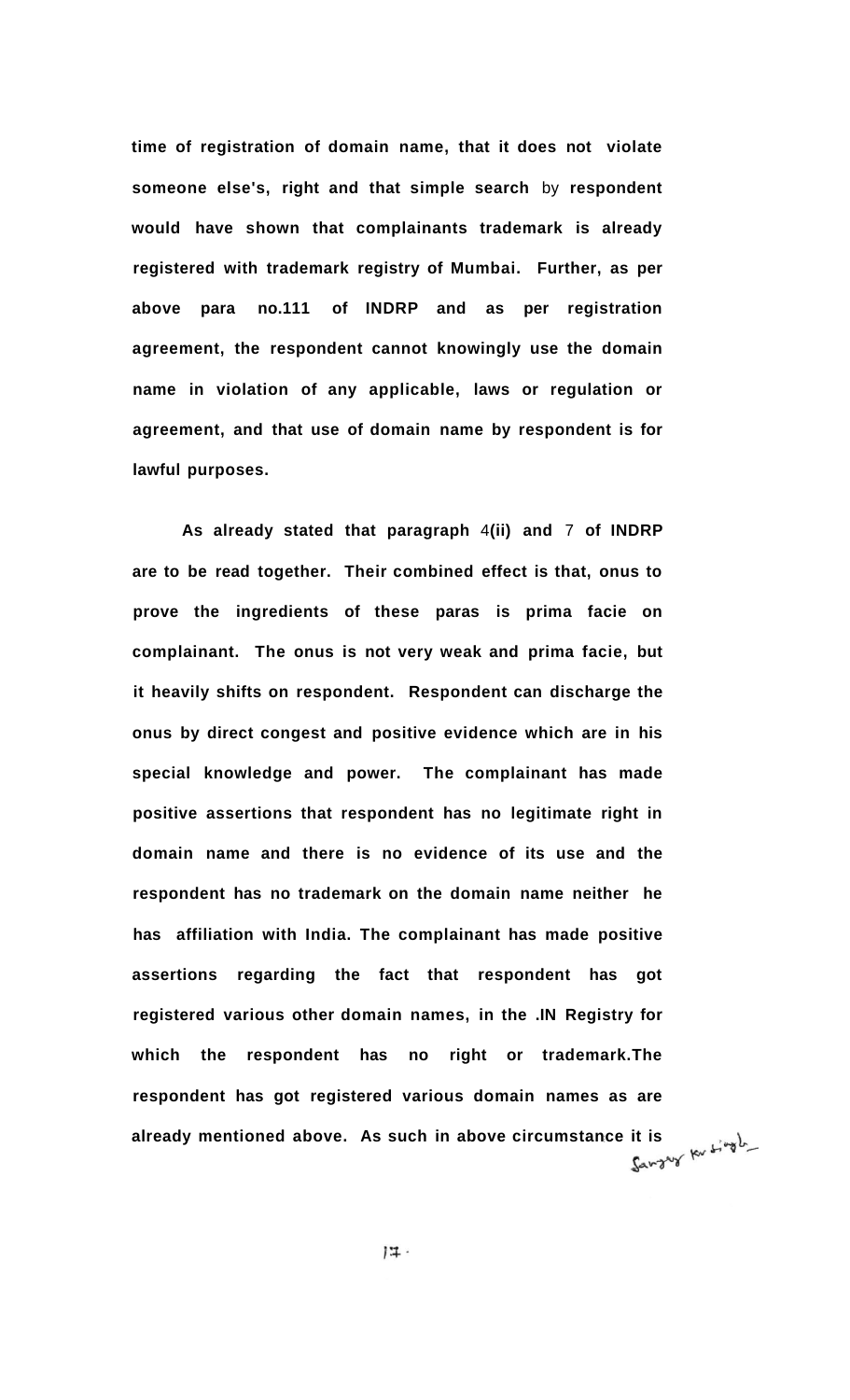clear that the complainant has prima facie discharged the initial onus cast upon him by virtue of paragraph 4(ii) and 7 of INDRP.

The respondent on other hand has not come forward inspite of repeated notices to provide any positive, cogent and specific evidence that he is known or recognized by domain name, by its user and that he in fact uses it for providing goods or services. The respondent has neither put forth and has nor provided such evidence. The other aspect is as to whether the respondent has violated any laws, rules, regulations or policy as is alleged by the complainant. If paragraph nos.3,4 & 7 of INDRP is seen then such violation can only be, when the respondent uses or demonstrates preparation to use the domain name in a particular manner, like to divert or mislead internet users to his website, or to tarnish trademark of complainant malafidely or for commercial gain etc. The complainant asserts that "the respondent has put up the domain name on parking and is making money by luring customers to the website and tricking them into clicking Ads." The complainant also asserts that there is no evidence of use or demonstrable preparation to use or develop the domain name into a business by respondent also, and when there is no such evidence provided by respondent, then it cannot be said that respondent has caused any violation. The assertion of complainant is that the respondent at time of registering his domain knew or ought to have known about his  $\mathbb{R}^2$ 

18 •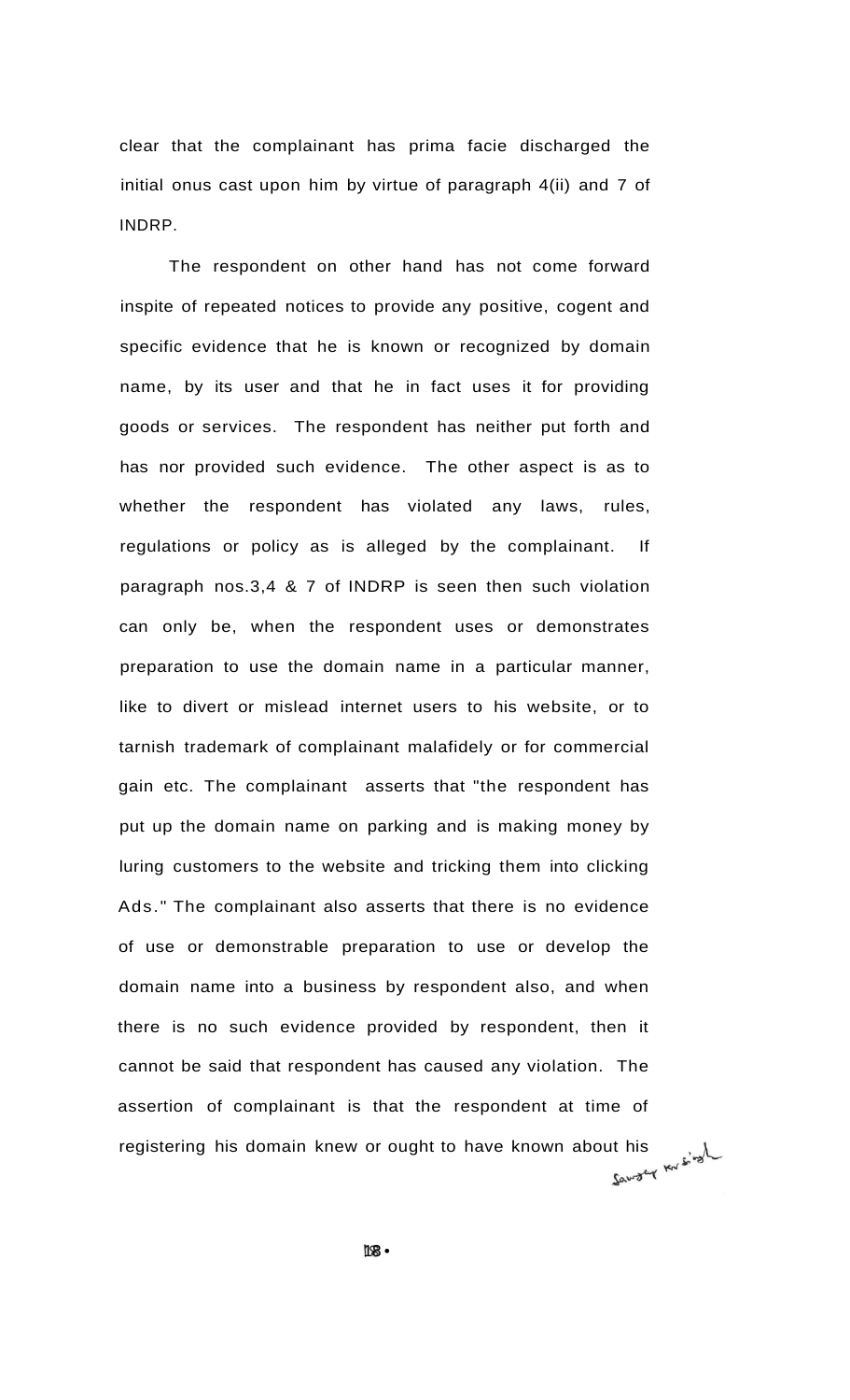trademark and so he has violated complainant's right and the respondent has also violated paragraph no.3 of INDRP and clause 8.1 of registration agreement.

Thus the conclusion is that respondent has no right or legitimate interest in the domain name.

### **Whether the respondent's domain name has been registered or is being used in bad faith**

It is to be seen as to whether the domain name has been got registered in bad faith. The paragraph no**.4**(iii) and **6** are relevant and as already stated, the onus is primarily upon complainant. The complainant has alleged that the respondent has got registered the domain name for selling it and that he also hijacks domain name to sell it for a profit. By referring to annexure-2(a) by a source of website, the complainant has alleged that the respondent has put up on "isp.in" and further this website clearly shows that the respondent has put the domain name on parking, and is making money by luring customers to the website and tricking them into clicking on Ads.

That in WIPO case it is held that parking of domain name with SEDO is bad faith. In a recent **WIPO case-D-2005-0736** wherein it was held that domain name parked with the SEDO are 5 times more likely to be so d and as such show the intention of selling, of domain holder and in another **WIP O case D-2005-1057** wherein it is he d that if the domain name is got registered by respondent by knowing or  $\mathcal{L}^{\mathcal{L}}$ 

 $(9.$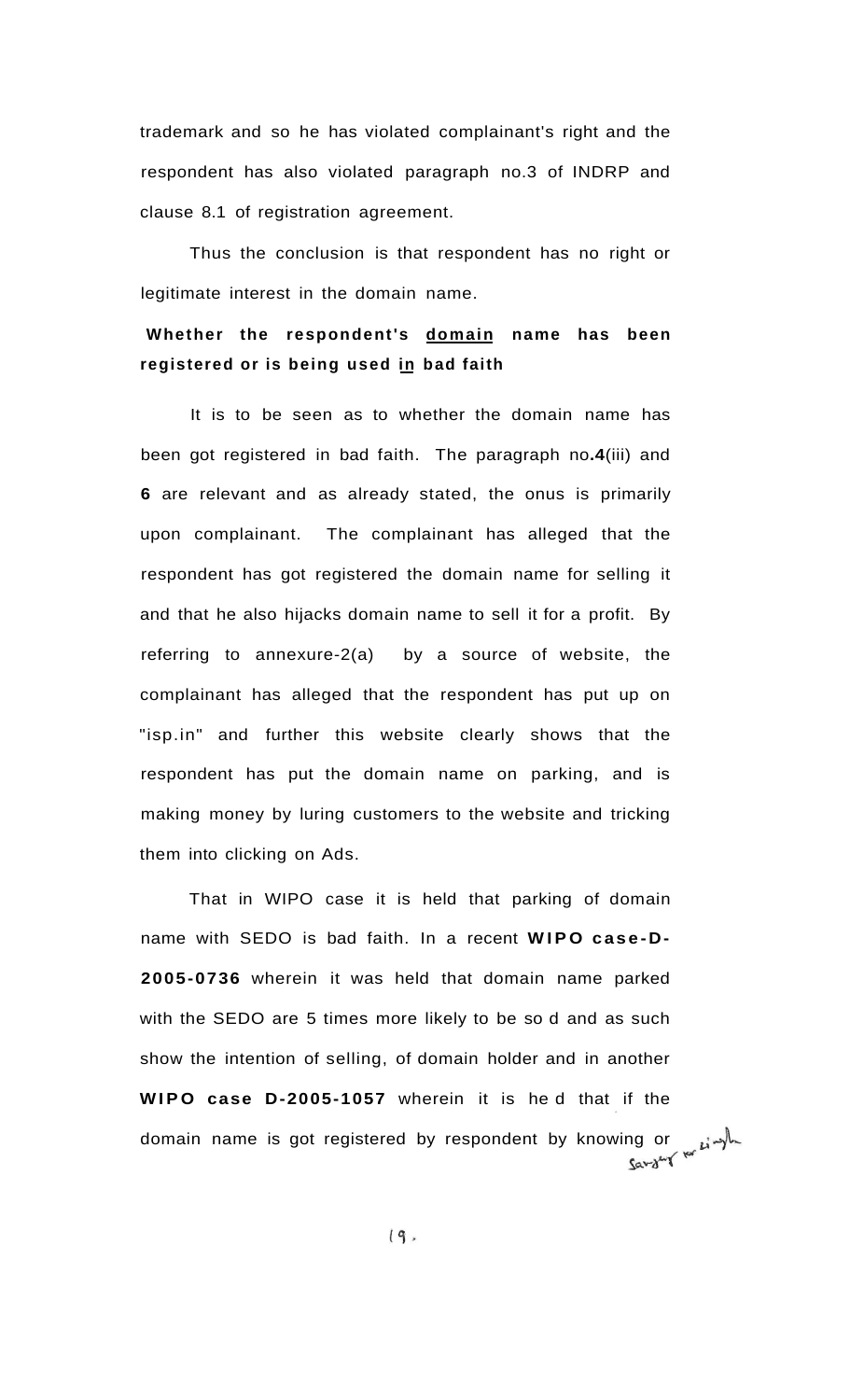keeping in mind the trademark of the complainant then this will constitute bad faith.

Thus from above discussion it's clear that the parking of domain name for making money by luring customers to the website and tricking them inot clicking on Ads etc. are relevant factors in presuming or judging the intention of respondent of selling, renting or transferring etc of domain name and his intention to prevent owner of trademark or service mark from reflecting the mark in corresponding domain name.

The complainant has alleged that respondent had registered many domain names in the **.IN Registry** for purpose of selling them. In evidence thereof he has filed annexure 2(b). It is observed here that One does not require so many domain names to carry business and more so when there is no evidence of such substantial business or use of domain name for providing of goods or services. Obviously, the domain name is got registered to sell, transfer or rent it or to prevent other owner of mark to reflect the mark in corresponding domain name. Parking and putting up domain name also reflect such intentions **(WIPO Case - D-2005- 0736).** 

Keeping in view above facts and circumstances it is thus clear that the respondent has registered so many domain names and in spite of repeated notices, he has not come forward and has neither provided any substantial evidence of  $\sqrt{r}$ 

 $2c$ .